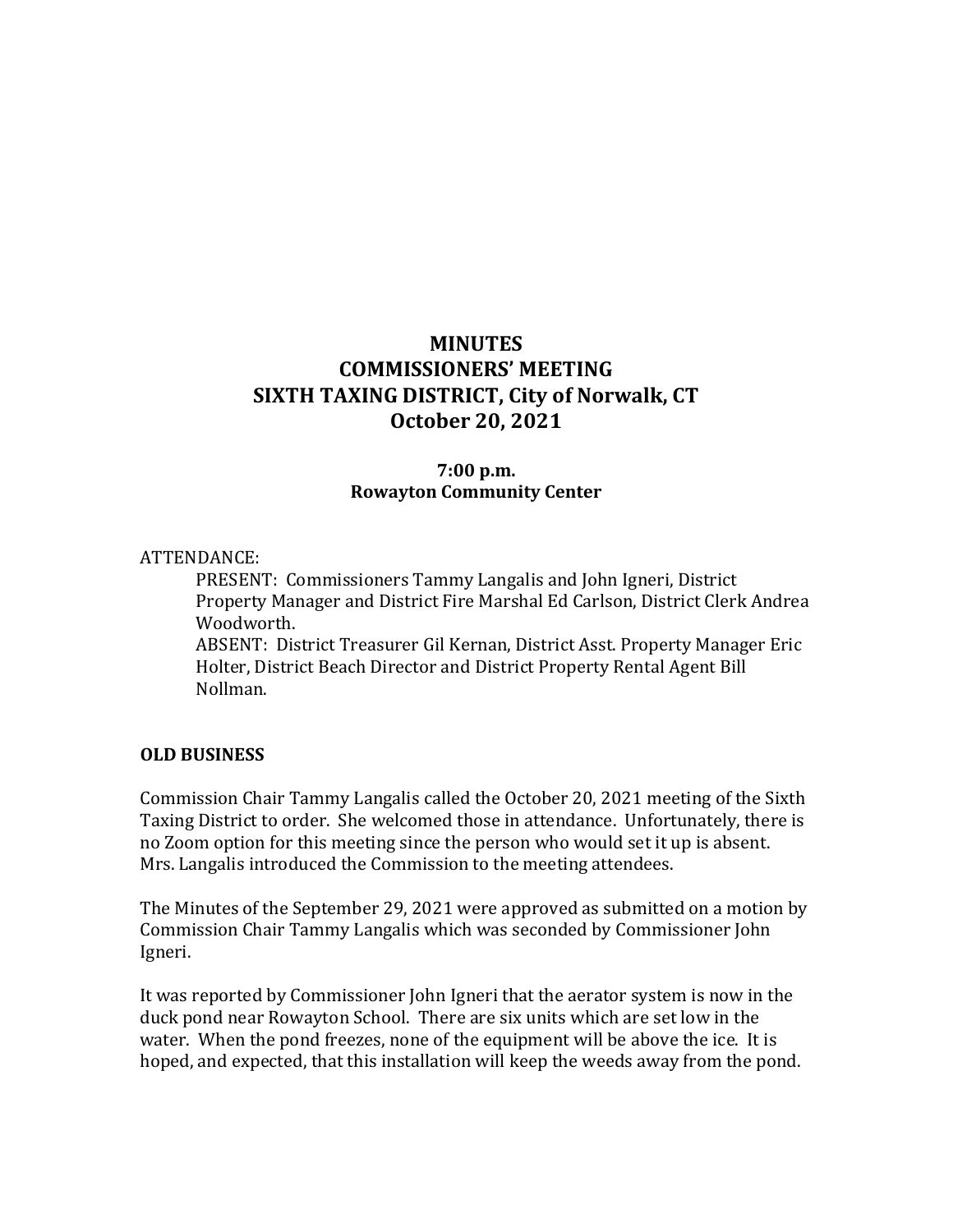### **MINUTES – Commissioners' Meeting October 20, 2021 Page Two**

Commissioner Igneri also reported that the Gazebo in Pinkney Park is now installed. This replaces the one severely damaged by fire earlier in the year. The manufacturer shipped it to us primed but it will be finally painted soon. Lighting is included in the construction and it has been connected.

There is also a replacement tree to be planted by Reynolds Farms in Pinkney Park next week, we hope.

There was a fire in Pine Point just before this meeting. It was on a back deck and was caused by a grill. The damage was not extensive.

Commission Chair Tammy Langalis said that people are still putting plastic bags in their recycle bins. Plastic bags in the recycle bins means that the whole bin will not be recycled.

### **NEW BUSINESS**

Mrs. Langalis said that there was a ceremony at Brien McMahon sponsored by the Board of Education in memory of Commissioner Mike Barbis. They have donated a Buddy Bench to Rowayton School to go in the courtyard there in Mr. Barbis' honor.

There is a little more daily parking now at the Rowayton Railroad Station, Mts. Langalis reported. There is a food truck there for commuters and pickle ball players. That has been very popular. If the lot starts to fill up more, we may need to make some changes at that time. There is a beech tree by the RR Station that has some sort of bacterial infection.

**Report of the District Treasurer October 20, 2021 Gil Kernan** (In the absence of Mr. Kernan, he reported to the Commission by phone that we are right where we need to be against the current budget).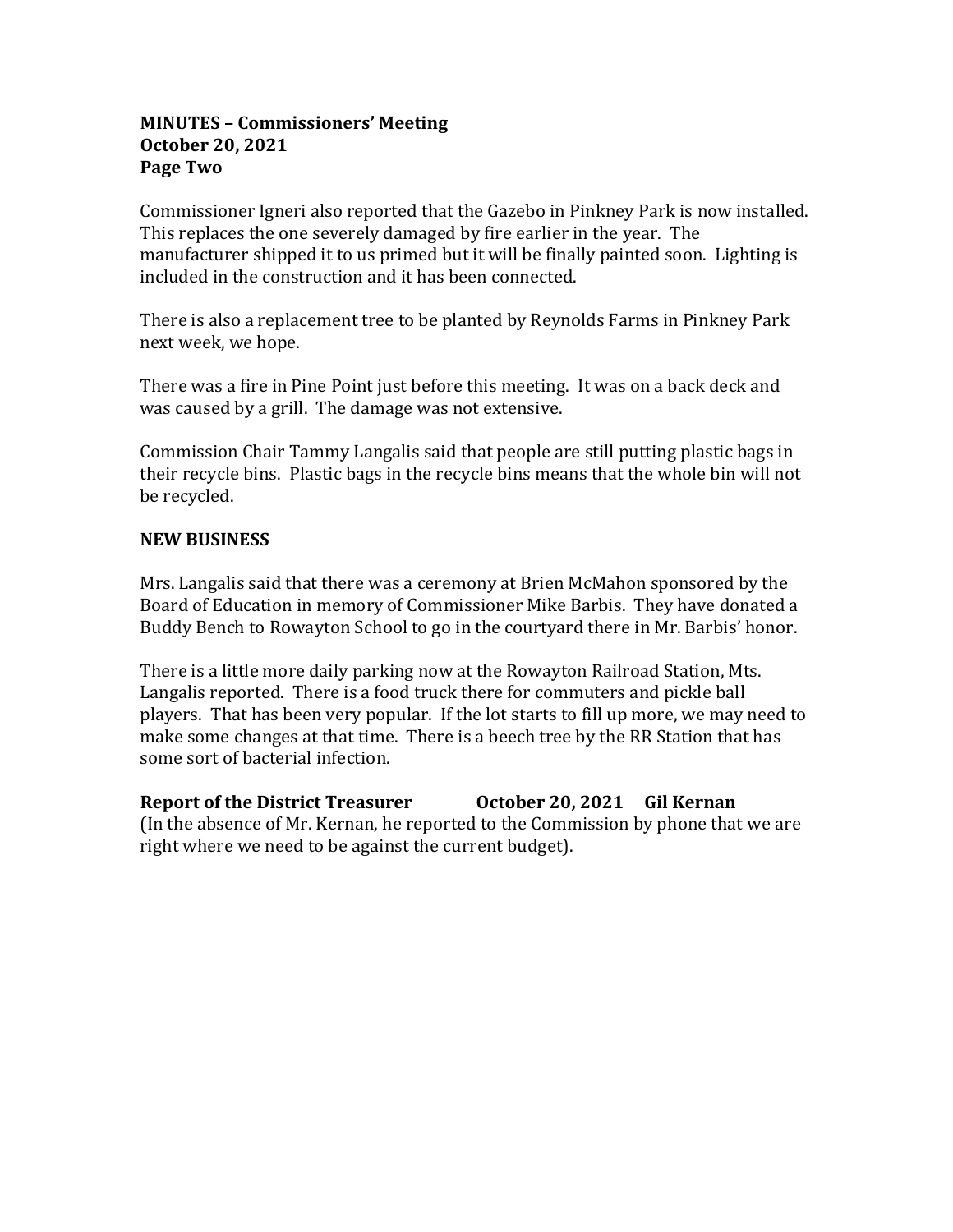**MINUTES – Commissioners' Meeting October 20, 2021 Page Three**

| <b>Report of the District Fire Marshal</b> | September 2021 | <b>Ed Carlson</b> |
|--------------------------------------------|----------------|-------------------|
| <b>Type of Activity</b>                    | <u>#</u>       | # Man Hours       |
| <b>Blasting Permits</b>                    | ***            | ***               |
| <b>Blasting Site Inspections</b>           | ***            | ***               |
| <b>Building Inspections</b>                | 4              | 5                 |
| Clerical (office) work                     |                | 17                |
| <b>Fire Marshal Conferences</b>            | ***            | ***               |
| <b>Career Development Training</b>         |                | 3                 |
| Investigations                             | 1              |                   |
| Meetings:                                  |                |                   |
| District Monthly                           | 1              | 2                 |
| <b>FNHCFMA</b>                             |                | 2                 |
| <b>Building Plan Review</b>                |                |                   |
| $\mathbf{r}$ and $\mathbf{r}$              |                |                   |

Expenses: Conference: \$300.00

Remarks: I will be attending the CT IAAI Conference November 18 and 19.

Mr. Carlson said that he 's been keeping up with the new construction of condos. The one at 111 Rowayton Avenue will have 5 units and the one at 143 Rowayton Avenue will have 4 unites.

| <b>District Property Manager</b> | <b>October 20, 2021</b> | <b>Ed Carlson</b> |
|----------------------------------|-------------------------|-------------------|
|----------------------------------|-------------------------|-------------------|

### **Community Center**

- 1. A sump pump was purchased for the Potting Shed basement to help with the flooding.
- 2. The Underground ceiling and walls were cleaned of mold. Room will need painting in the future.
- 3. The Rowayton School Pond aerators were installed and are in operation.

# **Bayley Beach**

- 1. The floats have been removed for the winter. The plan is to replace one for the spring and possibly both of them to save money.
- 2. The bathrooms will be closed by the end of October, with the water turned off and the bathrooms winterized.

# **Pinkney Park:**

- 1. The Gazebo has been erected. The final coat of paint is to be applied. Benches have been ordered.
- 2. The Brown tree company did tree trimming to raise the canopy to get a better view from the back porch and the museum deck.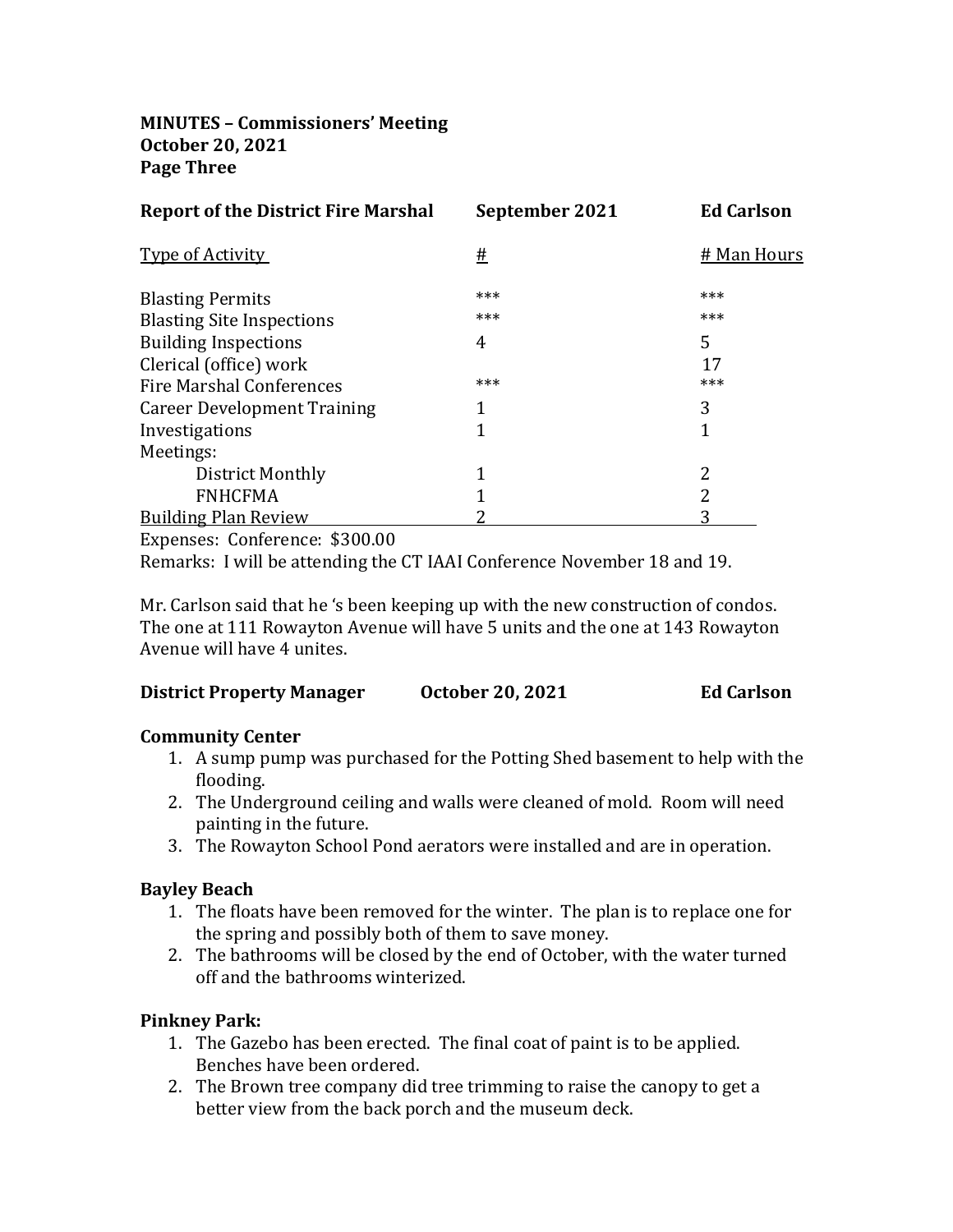### **MINUTES – Commissioners' Meeting October 20, 2021 Page Four**

3. The Rowayton Historical Society is getting estimates to have the ducts cleaned in PInkney House.

## **R. R. Parking Lot:**

1. There are currently 299 active permits.

 2. There are 90 additional permits that have not been paid for. The total is 389 permits if everyone submits a payment.

### **Art Center:**

1. The outside stairs have been replaced.

The Bayley Beach floats may be replaced (either one or both) in the spring. It is less expensive to replace both in the spring rather than to replace them separately. Instead of hard wooden floats, we're going to try these. One new type float costs about \$900.

Mr. Carlson said that he checked on possible mold in the basement. There were a dead squirrel and a dead mouse there. He disposed of the dead wildlife.

### **Report of the District Clerk October 20, 2021 Andrea Woodworth**

- 1. A Thank You note was sent to Ted Cook for planting and taking care of the flowers at the RR Station this summer.
- 2. As most of you probably saw when I sent out the draft minutes, I'm having several problems with the formatting of the Word application on my District computer. I meant to send the Agenda , which I will try to do from my personal computer.
- 3. The letter to SOS will go out soon. That got caught up with all the problems I was having with the District computer.
- 4. Bill Nollman now has all my kayak/SUP board racks files on the kayak/SUP board rentals of spaces at the beach. I think he is planning on trying to find out who will be renting again next year. I usually contact renters and remind them to remove their kayaks/SUP boards by November 1.

Highland Avenue resident Rob Frazier wonders about planting trees where there are already lots of trees. He knows the District has always been generous in supporting the Norwalk Tree Alliance.. Mrs. Langalis said that we did have some money in this FY's budget. Doug Hillman will know how much that was. There is a beech tree by the RR that is suffering from some sort of bacterial infection.